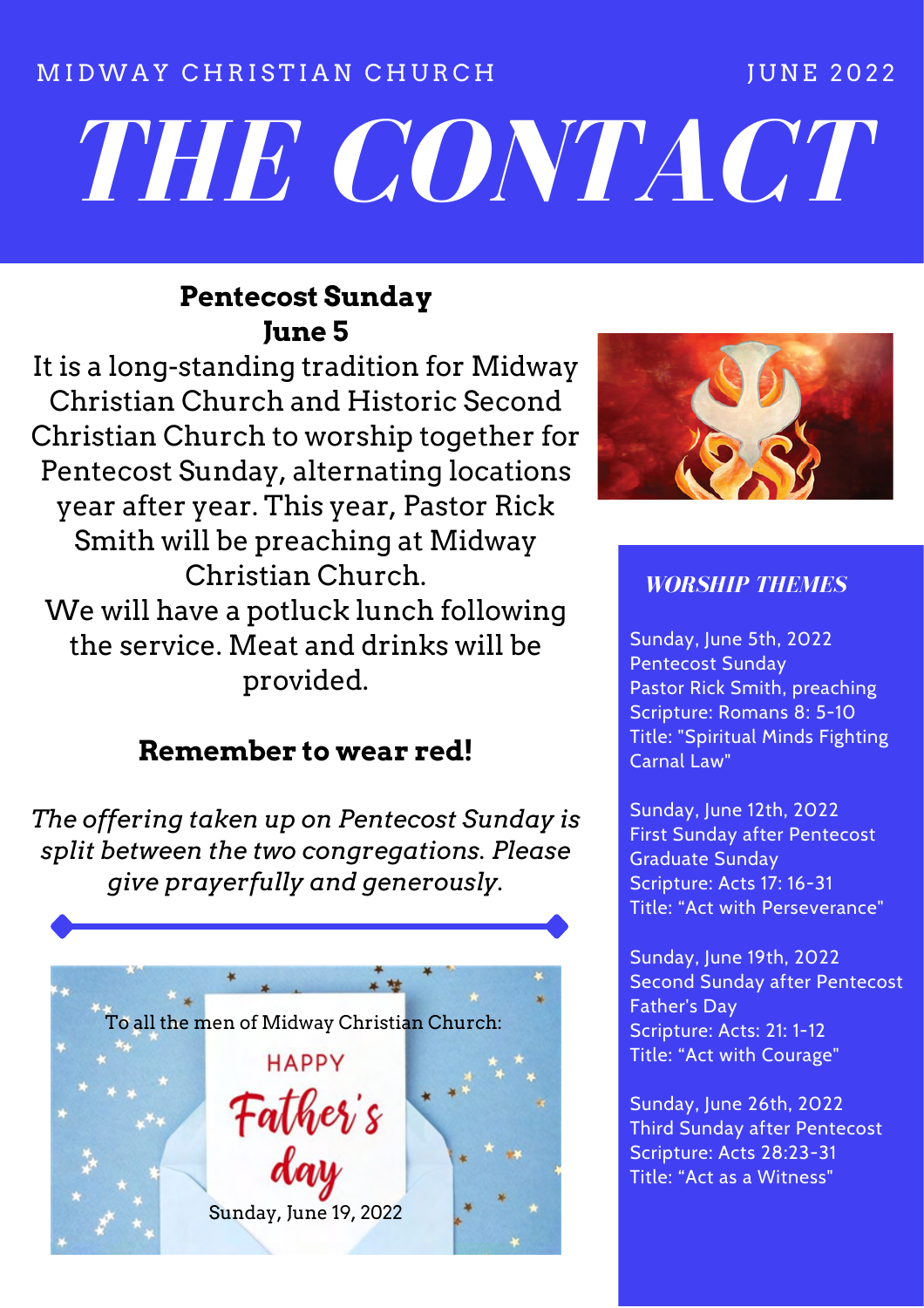# **Congratulations to our 2022 Graduates!** *SERVING THIS*

# Willa Michel **Luke Hill**



Graduates from Woodford County High School Will attend Columbia University



Luke plans on playing football for the University of Charleston in WV, while going to school to be a physical therapist

# Clara Thurman | Savanna Wagner



Graduates from Northside Elementary School Will attend Woodford County Middle School



Graduates from Northside Elementary School Will attend Woodford County Middle School



Graduates from Sayre **School** Will attend Sayre Middle School

# Wyatt Walker | Hannah McColl



Graduates from Northside Elementary School Will attend Woodford County Middle School

# *MONTH*

*Elders:* John Batts Jim Leer *Worship Leaders:* 6/5: Cindy Batts 6/12: John Batts 6/19: Jim Roach 6/26: TBD

*Technology:* James Batts, Ray Clark, Dick Murphy

## *MCC LEADERSHIP*

Board Meeting Sunday, June 12 12:30 pm

Care Team Monday, June 6 6:30 pm

Worship Team Monday, June 13 7:00 pm

Elders Monday,June 20 6:30 pm

Cabinet Meeting Wednesday, June 15 6:00 pm

# *Budget Update*

Budgeted to Date: \$ 147, 583.37 Received to Date: \$146, 200.73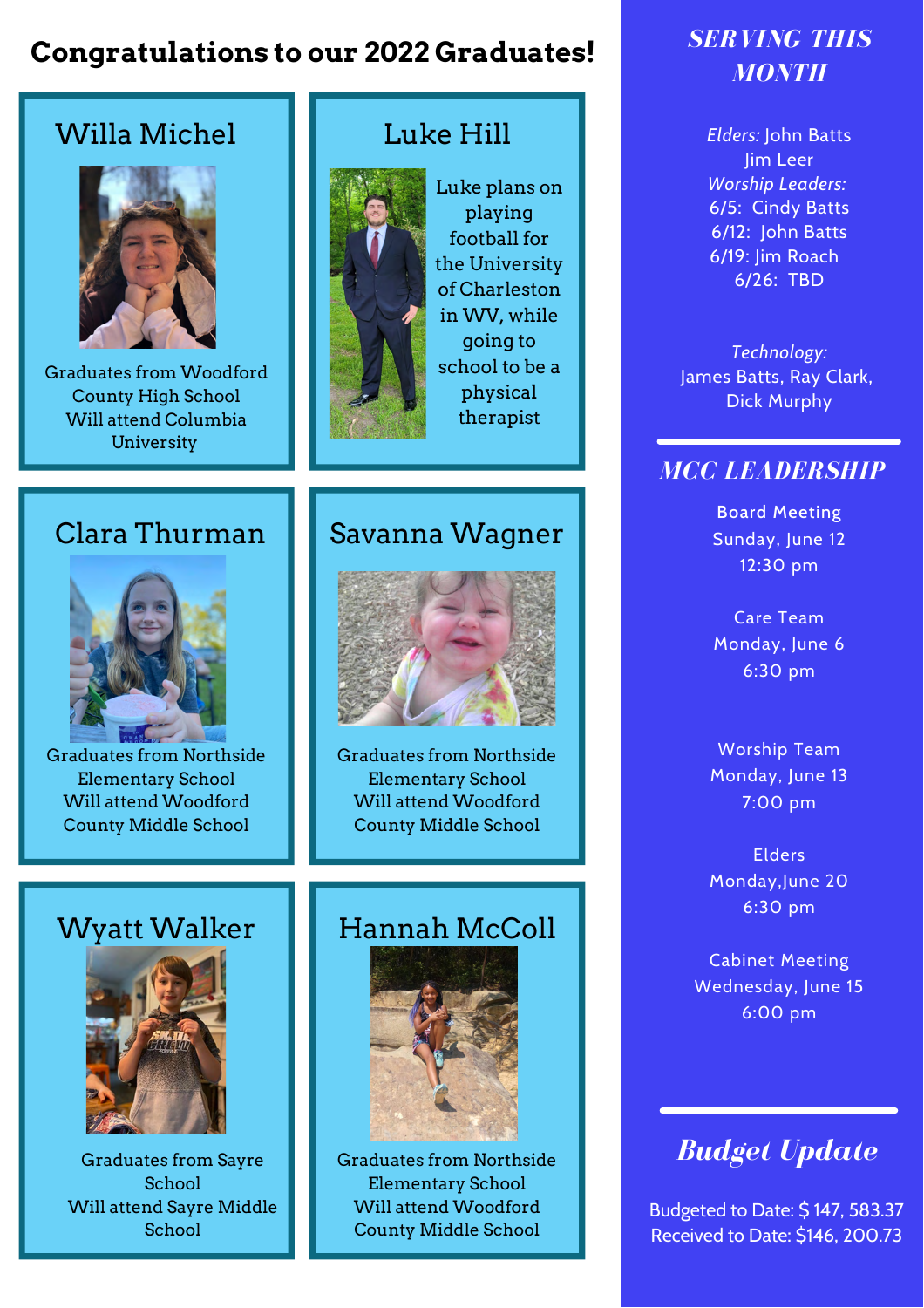**Congregational Meeting More June Events and Potluck Lunch Sunday, June 26 at 12:30 p.m. In-Person and Zoom**

Please try to make every effort to make this important meeting. We will be voting on our next church year's slate of officers and budget.

Wednesdays, June 1, 8, 15, 22, 29 *Choir Practice 7:00 pm* Thursday, June 17 *May newsletter deadline* Thursday, June 23 *Keenagers 11:30 am* Thursday, June 23 *Green Chalice 6:00 pm* Monday, June 27 *Community Dinner*



**Earn \$\$\$ for Midway Christian When You Shop** THANK YOU for designating MCC as your charity of choice when shopping with your Kroger Plus Card or Amazon Smile.



# **FRANCISCO'S FARM ART FAIR**

June 11-12, 2022 Saturday: 10am-6pm Sunday: 10am-5pm

Downtown Midway (Main Street) Contact Debra Shockley if you can volunteer.

See franciscosfarm.org for more information.